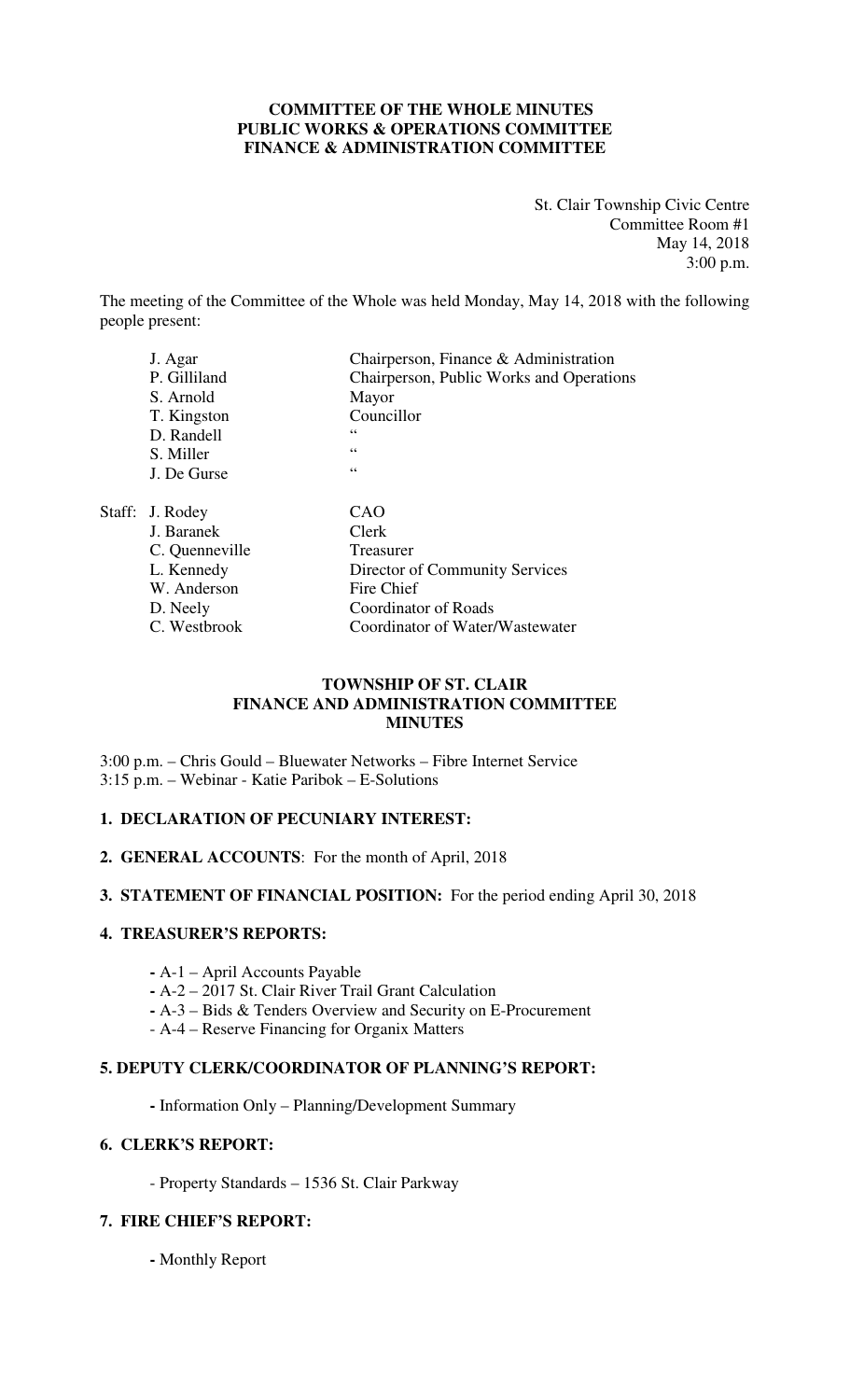### **8. DIRECTOR OF COMMUNITY SERVICES' REPORTS:**

- **-** Monthly Report
- **-** Emergency Services Roof Section
- **-** Moore Sports Complex
- **-** Port Lambton Community Hall
- Cathcart Park

#### **9. NEW BUSINESS:**

#### **10. ADJOURNMENT:**

#### **3:00 p.m. – Bluewater Networks**

At the appointed time of 3:00 p.m., Chairperson Agar welcomed Bluewater Networks to make their presentation related to high speed internet from No Frills in Corunna to Moore Line along St. Clair Parkway.

**\_\_\_\_\_\_\_\_\_\_\_\_\_\_\_\_\_\_\_\_\_\_\_\_\_\_\_\_\_\_\_\_\_\_\_\_\_\_\_\_\_\_\_\_\_\_\_\_\_\_\_\_\_\_\_\_\_\_\_\_\_\_\_\_\_\_\_\_\_\_\_\_\_\_\_\_\_** 

Representing Bluewater Networks, a subsidiary of Bluewater Power, were Chris Gould, Janice McMichael-Dennis, Alex Palimaka, and Brad Goodhill. The vision of Bluewater Networks was to bring reliable connectivity to all residents of Lambton County.

For a capital cost of approximately \$500,000.00, Bluewater Networks can install fibre optics into every home along St. Clair Parkway between No Frills and Moore Line. This would be phase 1 of a sequence of phases within the Township. There would be ongoing operating and maintenance costs that would be the responsibility of the operator.

In order for this to work as a business case, a capital contribution of \$490,000.00 is required, and Bluewater Networks would assume the risks for the infrastructure and the maintenance costs.

At the conclusion of the presentation, Chairperson Agar thanked BN for the information and advised that Council would discuss subsequently.

#### **3:15 p.m. – E-Solutions**

At the appointed time of 3:15 p.m., Chairperson Agar welcomed Katie Paribok via a webinar to make her presentation related to E-Solutions and the Township's new electronic tendering.

The entire system is encrypted for security reasons using the same program that local banks use. The company has multiple servers, all in Canada, so the system automatically backs up if one server goes down. Anyone wishing to bid for projects within the Township can become a member of E-Solutions for a \$165 annual membership fee or they can bid on individual projects for \$45 per bid. Many local contractors are already members as neighbouring municipalities are presently using this system.

Since the Township began using this system, the amount of tenders received per project has increased significantly.

Chairperson Agar thanked Mrs. Paribok for the information provided.

### **1. DECLARATION OF PECUNIARY INTEREST**

None declared.

### **2. GENERAL ACCOUNTS:** For the month ending April 30, 2018

Moved by P. Gilliland Seconded by T. Kingston **Motion #1** Be it resolved that this Committee recommend to Council that the General Accounts for the month ending April 30, 2018, starting with supplier number 254001 to ZAN002 totaling \$2,852,126.90 be approved.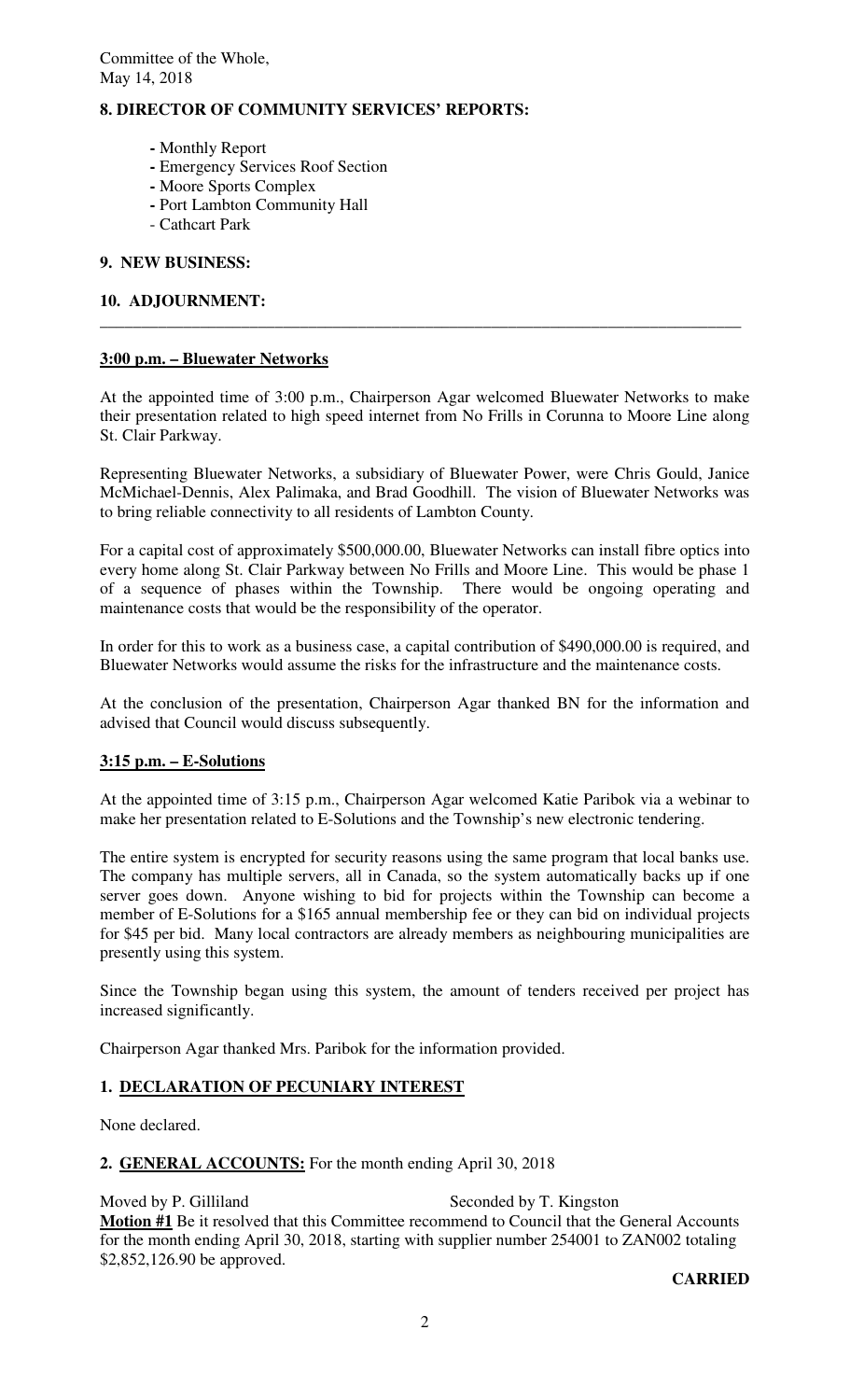#### **3. STATEMENT OF FINANCIAL POSITION**: For the period ending April 30, 2018

Moved by S. Miller Seconded by D. Randell **Motion #2** Be it resolved that this Committee recommend to Council that the Statement of Financial Position for the period ending April 30, 2018 be received and approved.

**CARRIED** 

#### **4. TREASURER'S REPORTS:**

Moved by T. Kingston Seconded by D. Randell **Motion #3** Be it resolved that the *A-1 April Accounts Payable* report submitted by Treasurer - Charles Quenneville dated April 11, 2018 be received as information.

**CARRIED** 

Moved by T. Kingston Seconded by J. De Gurse **Motion #4** Be it resolved that the *A-2 2017 St. Clair River Trail Grant Calculation* report submitted by Treasurer - Charles Quenneville dated April 23, 2018 be received and that a grant of \$40,754 to the St. Clair River Trail to be financed by the Education and Environment fund for the 2017 fundraising year. **CARRIED** 

Moved by T. Kingston Seconded by S. Arnold **Motion #5** Be it resolved that the *A-3 Bids and Tenders Overview and Security* report submitted by Treasurer - Charles Quenneville dated May 7, 2018 be received as information.

**CARRIED** 

**CARRIED** 

Moved by D. Randell Seconded by T. Kingston **Motion #6** Be it resolved that the *A-4 Reserve Financing of Organix Matters* report submitted by Treasurer - Charles Quenneville dated May 14, 2018 be received and that the final legal settlement payment in the amount of \$1,035,611 net of HST be financed from the sanitary reserve.

### **5. DEPUTY CLERK/COORDINATOR OF PLANNING'S REPORT:**

Moved by T. Kingston Seconded by D. Randell **Motion #7** Be it resolved that the monthly report submitted by the Coordinator of Planning - Carlie McClemens dated May 14, 2018 be received as information.

#### **6. CLERK'S REPORT:**

Moved by T. Kingston Seconded by P. Gilliland **Motion #8** Be it resolved that *Property Standards 1536 St. Clair Parkway* report submitted by Clerk - Jeff Baranek dated May 9, 2018 be received and that the owner of the subject property be given until May 31, 2018 to have the roof repaired or the Township will undertake the repairs at the expense of the owner.

#### **CARRIED**

Moved by S. Arnold Seconded by T. Kingston **Motion #9** Be it resolved that the Township donate \$1000 to Colonel Cameron School in Corunna as a contribution towards their Buddy Rock project.

### **7. FIRE CHIEF'S REPORT:**

Moved by D. Randell Seconded by J. De Gurse **Motion #10** Be it resolved that the monthly report submitted by Fire Chief Walt Anderson dated May 14, 2018 be received as information.

**CARRIED** 

**CARRIED**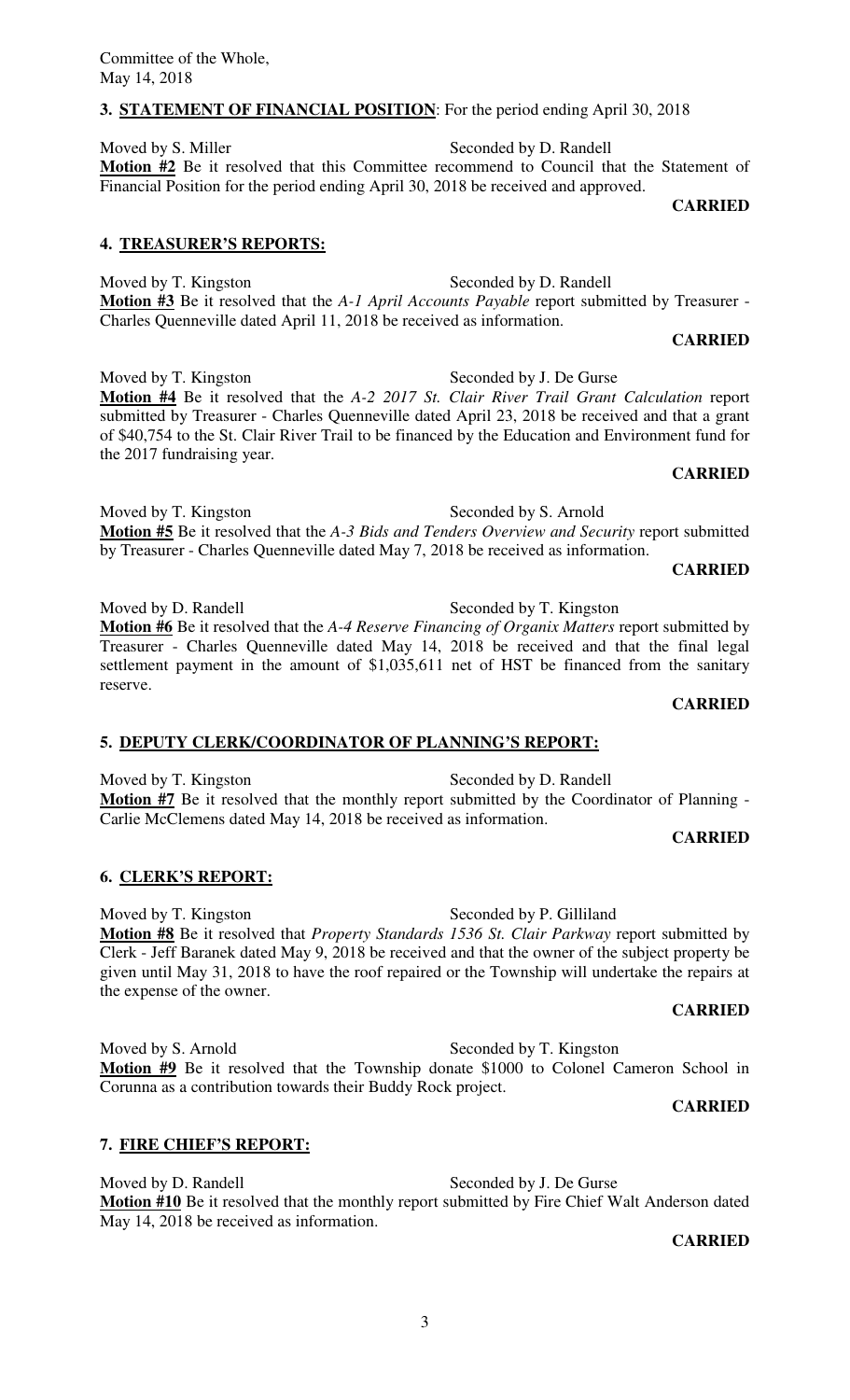Moved by D. Randell Seconded by J. De Gurse **Motion #11** Be it resolved that this committee recommend to Council to approve a one-third share of the repairs to siren 8 and the software upgrade for the operation of the sirens and the costs be funded from the Environment and Education fund and that industry be approached for a contribution towards the repairs.

#### **CARRIED**

**CARRIED** 

Moved by P. Gilliland Seconded by T. Kingston **Motion #12** Be it resolved that this committee recommend to Council to direct the Fire Chief to draft an agreement with Belfor and bring it back to Council for boarding-up services for the Fire Department.

Moved by S. Miller Seconded by T. Kingston **Motion #13** Be it resolved that the following projects be eligible for the use of proceeds from the Emergency Services Golf Tournament: High Angle/Confined Space Training, the purchase of a new MaskFit apparatus and the purchase of bunker gear extractors.

#### **CARRIED**

Moved by T. Kingston Seconded by S. Miller **Motion #14** Be it resolved that the procurement policy be waived to permit a single source provider for emergency services software as provided by Crisys and that it be approved in the amount of \$29,000 with the surplus charge being funded by other capital items that came in below budget.

# **CARRIED**

#### **8. DIRECTOR OF COMMUNITY SERVICES' REPORTS:**

Moved by P. Gilliland Seconded by J. De Gurse **Motion #15** Be it resolved that the following reports as submitted by Director of Community Services - Linda Kennedy:

- Monthly Report
- Emergency Services Roof Section
- Moore Sports Complex
- Port Lambton Community Hall
- Cathcart Park

Moved by S. Arnold Seconded by D. Randell **Motion #16** Be it resolved that the necessary roof repairs and installation at the Emergency Services Roof Section be approved in the amount of \$5806 to be funded by the Year End Surplus Account.

#### **CARRIED**

Moved by D. Randell Seconded by P. Gilliland **Motion #17** Be it resolved that replacement of the furnace and water heater be replaced at the Port Lambton Community Hall and that the Director of Community Services be directed to obtain quotes to replace the roof with a steel product.

#### **CARRIED**

Moved by S. Arnold Seconded by D. Randell **Motion #18** Be it resolved that the suggested additions to the Cathcart Park office reception building plans be approved and that a request be put forth to CF Industries to provide funding for the building.

#### **9. NEW BUSINESS:**

Moved by S. Arnold Seconded by P. Gilliland **Motion #19** Be it resolved that a committee for internet connectivity within the Township be formed beginning at the next meeting of the committee.

# **CARRIED**

# **CARRIED**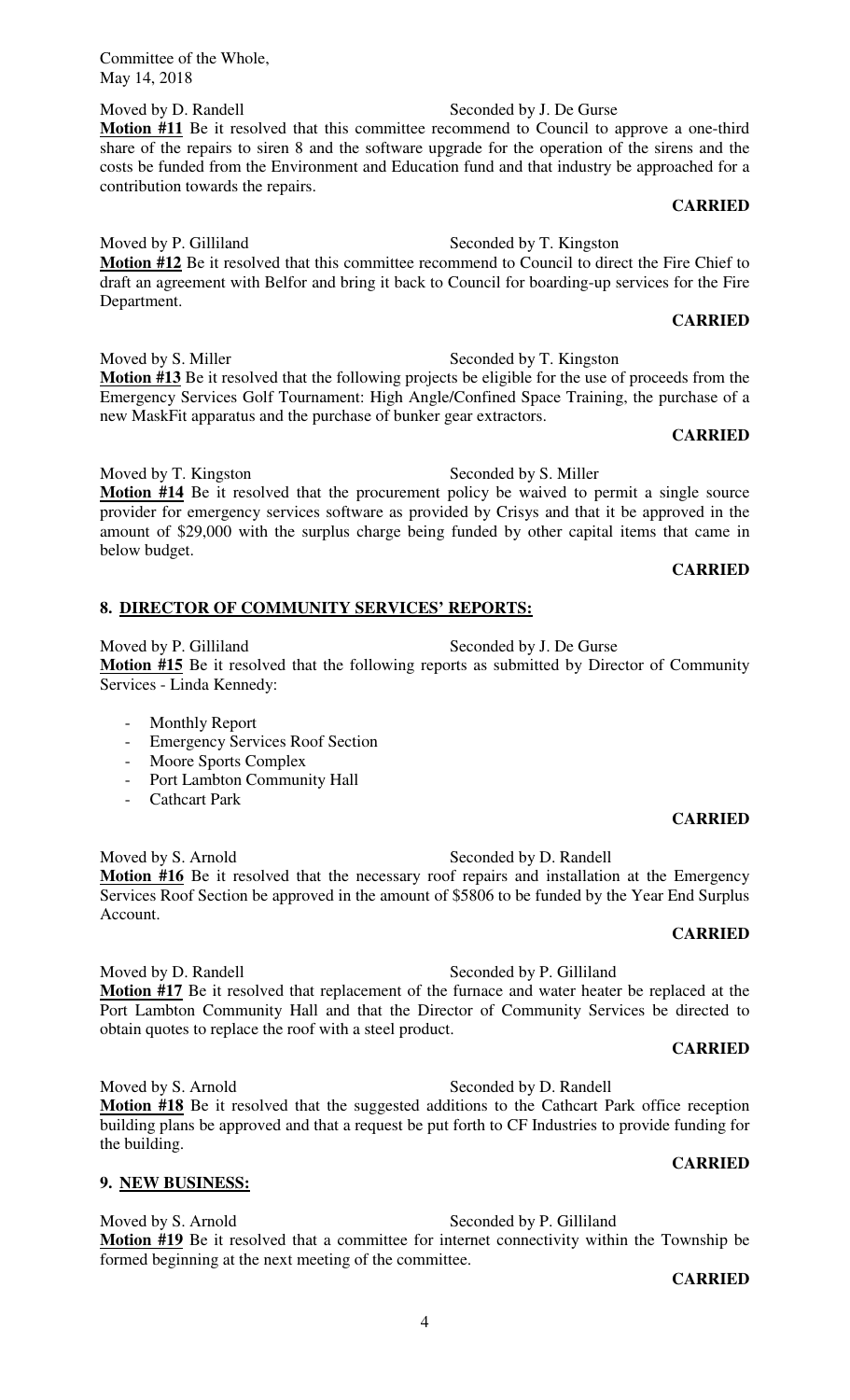# **10. ADJOURNMENT:**

Moved by D. Randell Seconded by S. Miller **Motion #20** Be it resolved that the meeting do hereby adjourn.

\_\_\_\_\_\_\_\_\_\_\_\_\_\_\_\_\_\_\_\_\_\_\_\_\_ \_\_\_\_\_\_\_\_\_\_\_\_\_\_\_\_\_\_\_\_\_\_\_\_\_\_

**CARRIED** 

The meeting was adjourned at 4:15 p.m.

Chairperson - Jeff Agar Clerk - Jeff Baranek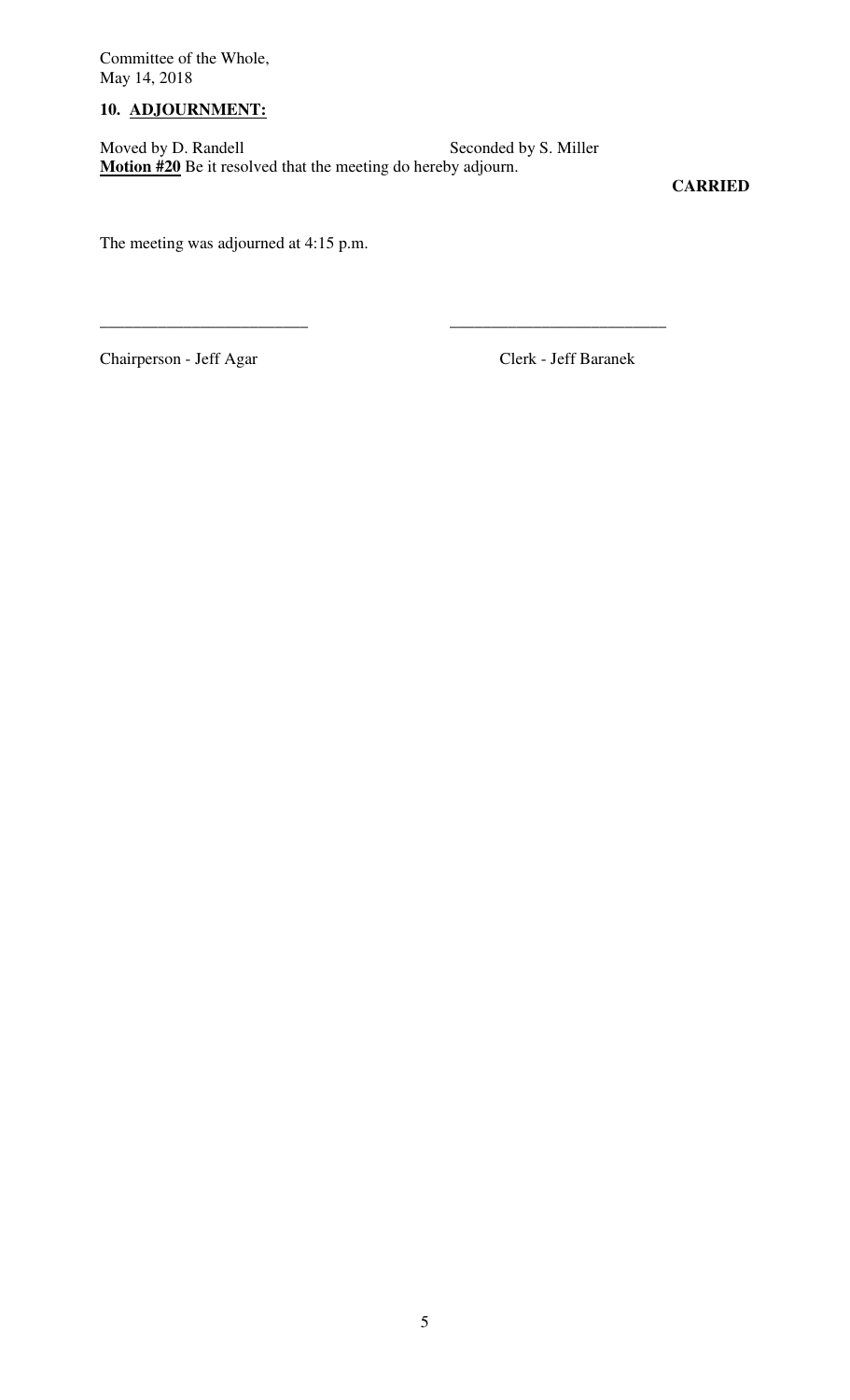#### **TOWNSHIP OF ST. CLAIR PUBLIC WORKS & OPERATIONS COMMITTEE AGENDA**

 St. Clair Township Civic Centre Committee Room #1 May 14, 2018 4:00 p.m.

#### **1. DECLARATION OF PECUNIARY INTEREST:**

#### **2. DIRECTOR OF PUBLIC WORKS' REPORTS:**

- **-** Staffing Changes Finance & Public Works Departments
- **-** FCM Green Municipal Fund Application
- **-** Water Main Connections Sarnia
- Island Mooring Riverside Dr.

### **3. COORDINATOR OF OPERATIONS' (WORKS) REPORTS:**

- Monthly Report
- **-** Road Use Agreement Otter Creek Wind Farm
- **-** Decorative Streetlight Replacement Corunna
- **-** Dumpster behind Port Lambton Grocery Store
- **-** Curbside Waste Collection
- **-** OPG Connection to Hawkins Drain
- **-** 416 Silver Sands Broken private curb
- Additional Driveway 131 Keww Drive

#### **4. COORDINATOR OF OPERATIONS' (WATER/WASTEWATER) REPORT:**

 **-** Monthly Report

#### **5. COORDINATOR OF ENGINEERING'S REPORTS:**

- **-** Monthly Report
- Request for Proposal Bridge 21 St. Clair Parkway over Baby Creek
- **-** Request for Proposal Oil Springs Line (Telfer to Highway 40)

#### **6. DRAINAGE SUPERINTENDENT'S REPORT:**

 **-** Monthly Report

#### **7. NEW BUSINESS:**

### **8. ADJOURNMENT:**

#### **1. DECLARATION OF PECUNIARY INTEREST:**

None declared.

#### **2. DIRECTOR OF PUBLIC WORKS' REPORTS:**

Moved by S. Miller Seconded by T. Kingston **Motion #1** Be it resolved that the *Staffing* report dated May 14, 2018 submitted by Director of Public Works - Brian Black be received as information.

\_\_\_\_\_\_\_\_\_\_\_\_\_\_\_\_\_\_\_\_\_\_\_\_\_\_\_\_\_\_\_\_\_\_\_\_\_\_\_\_\_\_\_\_\_\_\_\_\_\_\_\_\_\_\_\_\_\_\_\_\_\_\_\_\_\_\_\_\_\_\_\_\_\_\_\_\_\_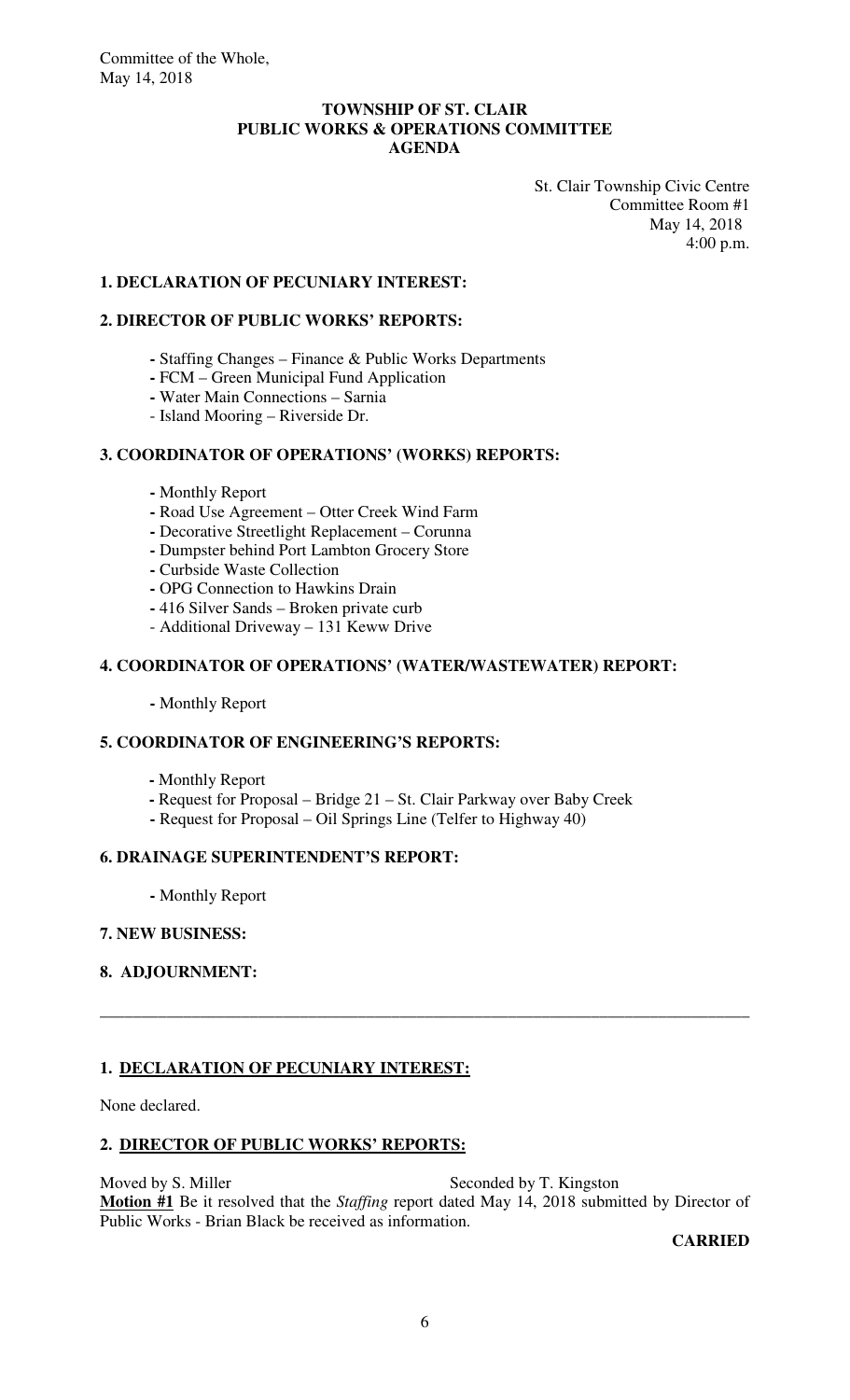Moved by J. De Gurse Seconded by J. Agar **Motion #2** Be it resolved that Council for the Township of St. Clair direct staff to apply for the Federation of Canadian Municipalities Green Municipal Fund to undertake the Courtright WWTP Final Effluent Reuse System and, be it further resolved, that St. Clair Township commits \$1,086,796.80 from its budget towards the cost of this capital project.

### **CARRIED**

Moved by S. Arnold Seconded by T. Kingston **Motion #3** Be it resolved that the *Water Main Connections – Sarnia* report submitted by Director of Public Works - Brian Black be tabled to allow staff to provide more information including mapping of the possible loops and connections.

#### **CARRIED**

Moved by S. Arnold Seconded by J. De Gurse **Motion #4** Be it resolved that the *Island Mooring – Riverside Drive* report submitted by Director of Public Works - Brian Black be tabled to confirm who owns both Riverside and Island Mooring and where the maintenance account is kept.

#### **CARRIED**

### **3. COORDINATOR OF OPERATIONS' (WORKS) REPORTS:**

Moved by S. Arnold Seconded by S. Miller **Motion #5** Be it resolved that the following reports submitted by the Director of Public Works - Brian Black be received:

- Monthly Report
- Road Use Agreement Otter Creek Wind Farm
- Decorative Streetlight Replacement Corunna
- Dumpster behind Port Lambton Grocery Store
- Curbside Waste Collection
- OPG Connection to Hawkins Drain
- 416 Silver Sands Broken private curb
- Additional Driveway 131 Keww Drive

# Moved by S. Miller Seconded by J. Agar **Motion #6** Be it resolved that the Road Use Agreement between St. Clair Township and Otter

Creek Wind Farm Limited Partnership (OCWF) be approved and that the Mayor and Clerk be authorized to sign the agreement and other related documents.

### **CARRIED**

**CARRIED** 

Moved by S. Arnold Seconded by S. Miller

#### **Motion #7** Be it resolved that the Township procurement policy be waived regarding the approved 2018 Capital project for replacement of 36 decorative streetlights in Corunna, for economic and logistical benefits, considering past product quality, and that:

- Lighting Design Group be hired to provide the necessary materials required, with cost based on option selected.
- Don Allenson Services be hired at a cost of \$46,707.84 to provide all labour/ equipment (including all small hardware/ wiring) to install all above units.

#### **CARRIED**

# Moved by S. Miller Seconded by D. Randell

**Motion #8** Be it resolved that no further action be taken by Council and staff related to the dumpster at the rear of the grocery store in Port Lambton.

#### **CARRIED**

# Moved by S. Miller Seconded by J. Agar

**Motion #9** Be it resolved that it be recommended to Council that the proposal submitted from Waste Management of Canada Corporation for collection of curbside waste for the period of July 1, 2019 to June 30, 2023, be approved, and that staff be directed to prepare the contract documents for signing by Mayor and Clerk.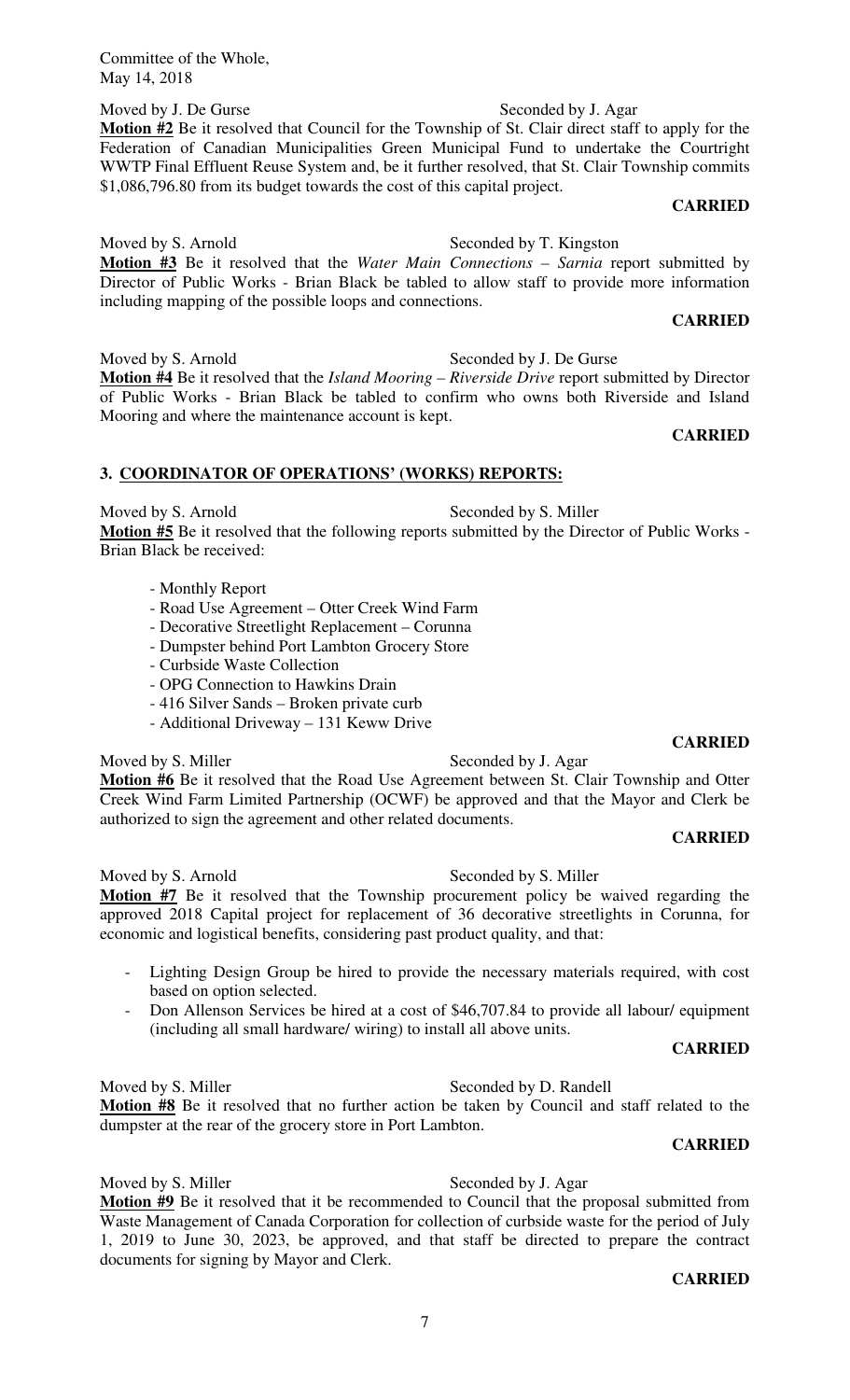Moved by J. Agar Seconded by J. Degurse Motion #10 Be it resolved that consideration for a connection from the former Lambton Generating Station Lands to the Hawkins Drain be lifted from the table.

**CARRIED** 

Moved by S. Arnold Seconded by J. Agar **Motion #11** Be it resolved that the Peer review prepared by Burnside & Associates Limited dated May 1, 2018 be approved and that the invoice for same be forwarded to OPG for reimbursement and that the request from Ontario Power Generation (OPG) to construct a new drainage connection to the Hawkins Drain, as part of the decommissioning of the OPG property, be approved subject to a commitment to monitoring as suggested by Walpole Island First Nation. **CARRIED** 

Moved by S. Miller Seconded by D. Randell **Motion #12** Be it resolved that the request submitted by the owners of 416 Silversands to replace a decorative curb around a garden on the Township road allowance that was damaged by Township vehicles during snow removal process be received and denied as the garden was installed on Township land without permission.

#### **CARRIED**

Moved by J. Agar Seconded by J. De Gurse **Motion #13** Be it resolved that the Township waive restrictions within the curb cut policy of May 7, 2012, to allow a second driveway access fronting Keww Drive, located on the west side of House No. 131 Keww Drive.

#### **CARRIED**

#### **4. COORDINATOR OF OPERATIONS' (WATER/WASTE WATER) REPORT:**

Moved by J. De Gurse Seconded by T. Kingston **Motion #14** Be it resolved that the monthly report submitted by Coordinator of Operations Water/Waste Water - Chris Westbrook be received as information.

#### **CARRIED**

#### **5. COORDINATOR OF ENGINEERING'S REPORTS:**

Moved by T. Kingston Seconded by D. Randell **Motion #15** Be it resolved that the following reports submitted by the Coordinator of Engineering - Paul DaSilva be approved:

- Monthly Report
- Request for Proposal Bridge 21 St. Clair Parkway over Baby Creek
- Request for Proposal Oil Springs Line (Telfer to Highway 40)

#### **CARRIED**

Moved by T. Kingston Seconded by S. Miller **Motion #16** Be it resolved that the following recommendations related to the Request for Proposal for Bridge 21. St. Clair Parkway over Baby Creek:

- 1. That the proposal submitted by MIG Engineering in the amount of \$51,287.04 net HST for the Bridge 21 – St. Clair Parkway over Baby Creek Rehabilitation project be approved and that the Mayor and Clerk be authorized to sign the contract and other related documents
- 2. That an additional \$7,000 be allocated towards the project from the Misc. Bridge Reserve Fund.

#### **CARRIED**

Moved by T. Kingston Seconded by S. Arnold

**Motion #17** Be it resolved that the proposal submitted by Norjohn Contracting and Paving Ltd. in the amount of \$274,446.72 net HST for the Oil Springs Line Reinforced Chip Seal project be approved and that the Mayor and Clerk be authorized to sign the contract and other related documents.